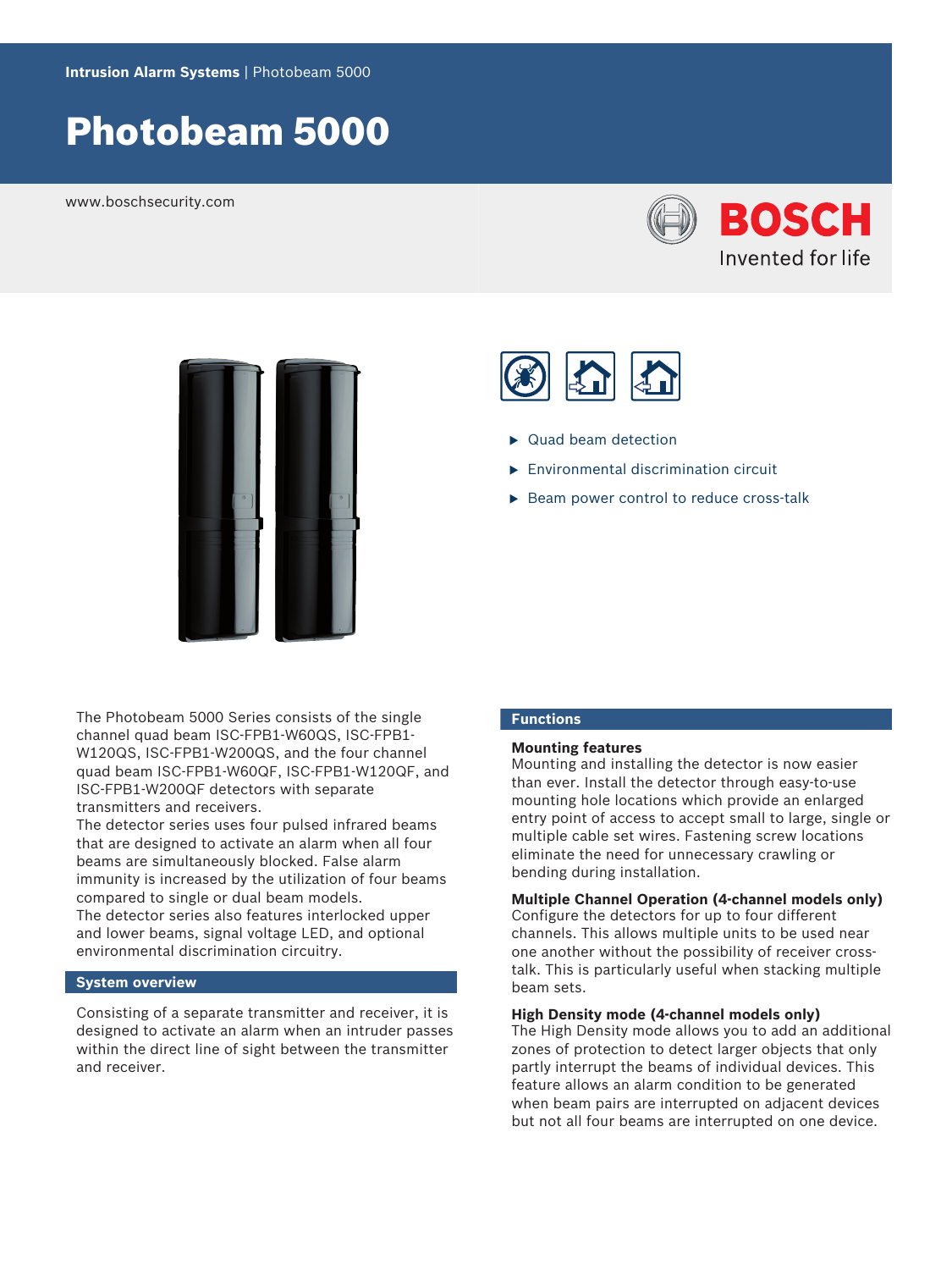# **Selectable AND/OR mode (4-channel models only)**

This feature allows an added level of detection by generating an alarm when four beams from two units are blocked simultaneously. Environmental conditions require higher false alarm tolerance against smaller objects passing through the detector's line of sight. To do this, set the AND/OR gate option to AND gate mode that only causes an alarm condition when all four infrared beams are interrupted simultaneously. High Security applications might require the detection of smaller objects passing through the detector's line of sight. To do this, set the AND/OR gate option to OR gate mode that causes an alarm condition when either the upper two beams or the lower two beams are interrupted.

# **Dust/insect cover features**

The included foam sealing ensures that the detectors are properly secured from insects and other environmental elements such as humidity and temperature fluctuations.

The improved cover design includes water flow channels to prevent water and dirt from accumulating in front of optic components, and eliminates the need for additional weatherproofing solutions.

### **Environmental Discrimination Circuit**

Monitors gradual loss of signal due to dust, fog, rain, and snow. Normally closed output opens when signal loss reaches 90%. May be field configured to bypass alarm relay when activated.

### **Beam Power Control**

The transmitter power output is field adjustable allowing the user to eliminate reflections and crosstalk from other units.

This feature improves catch performance and false alarm immunity, and allows for reliable installation in most applications.

# **Test features**

High visibility reception level LED improves ease of installation. Flash rate increases as installation alignment improves.

Voltage output terminals also allow for improved alignment accuracy.

Optical module alignment switch to allow for independent adjustment of upper and lower beam pairs.

# **Dual Modulated beam**

The Dual Modulated Beam eliminates interference from external noise sources such as sunlight, car headlights, electrical interference, etc.

# **Certifications and approvals**

| Region | <b>Certification</b> |                                                                                                  |  |
|--------|----------------------|--------------------------------------------------------------------------------------------------|--|
| Europe | CF.                  | EMC, RoHS [ISC-FPB1-W60QF, ISC-<br>FPB1-W120QF, ISC-FPB1-W200QF<br>with or wihout BH12T heater]  |  |
|        | CF.                  | EMC, RoHS [ISC-FPB1-W60QS, ISC-<br>FPB1-W120QS, ISC-FPB1-W200QS<br>with or without BH12T heater] |  |

# **Technical specifications**

# **Photobeam**

|               | ISC-FPB1-        | ISC-FPB1-        | ISC-FPB1-          |
|---------------|------------------|------------------|--------------------|
|               | W60QS            | <b>W120QS</b>    | <b>W200QS</b>      |
| Maximum       | 120 <sub>m</sub> | 240 m            | 400 m              |
| indoor range  | (393 ft)         | (787 ft)         | (1312 ft)          |
| Maximum       | 60 m             | 120 <sub>m</sub> | $200 \,\mathrm{m}$ |
| outdoor range | (196 ft)         | (393 ft)         | (656 ft)           |

#### **\* Single channel quad beam series**

|                | ISC-FPB1-        | ISC-FPB1-        | ISC-FPB1-       |
|----------------|------------------|------------------|-----------------|
|                | W60QF            | <b>W120QF</b>    | <b>W200QF</b>   |
| <b>Maximum</b> | 120 <sub>m</sub> | 240 m            | 400 m           |
| indoor range   | (393 ft)         | (787 ft)         | (1312 ft)       |
| Maximum        | 60 m             | 120 <sub>m</sub> | $200 \text{ m}$ |
| outdoor range  | (196 ft)         | (393 ft)         | (656 ft)        |

**\* Four channel quad beam series**

#### **Environmental considerations**

| Operating temperature            | -25°C to +60°C (-13°F to +140°F) (96%<br>or less)                                                         |
|----------------------------------|-----------------------------------------------------------------------------------------------------------|
| Storage temperature/<br>humidity | $-30^{\circ}$ C to $+70^{\circ}$ C ( $-22^{\circ}$ F to $+158^{\circ}$ F)<br><b>Relative Humidity 96%</b> |
| IP rating (indoor)               | <b>IPRR</b>                                                                                               |

# **Mounting considerations**

| Location                                 | Pole mount or surface mount |
|------------------------------------------|-----------------------------|
| Horizontal adjustability                 | $+90^\circ$                 |
| Vertical adjustability                   | $+10^{\circ}$               |
| Distance between upper<br>and lower lens | 245 mm (9.64 in)            |

# **Dimensions**

| <b>Dimensions</b> | 103 mm x 398 mm x 99 mm                                       |  |
|-------------------|---------------------------------------------------------------|--|
|                   | $(4.05 \text{ in. x } 15.66 \text{ in. x } 3.89 \text{ in.})$ |  |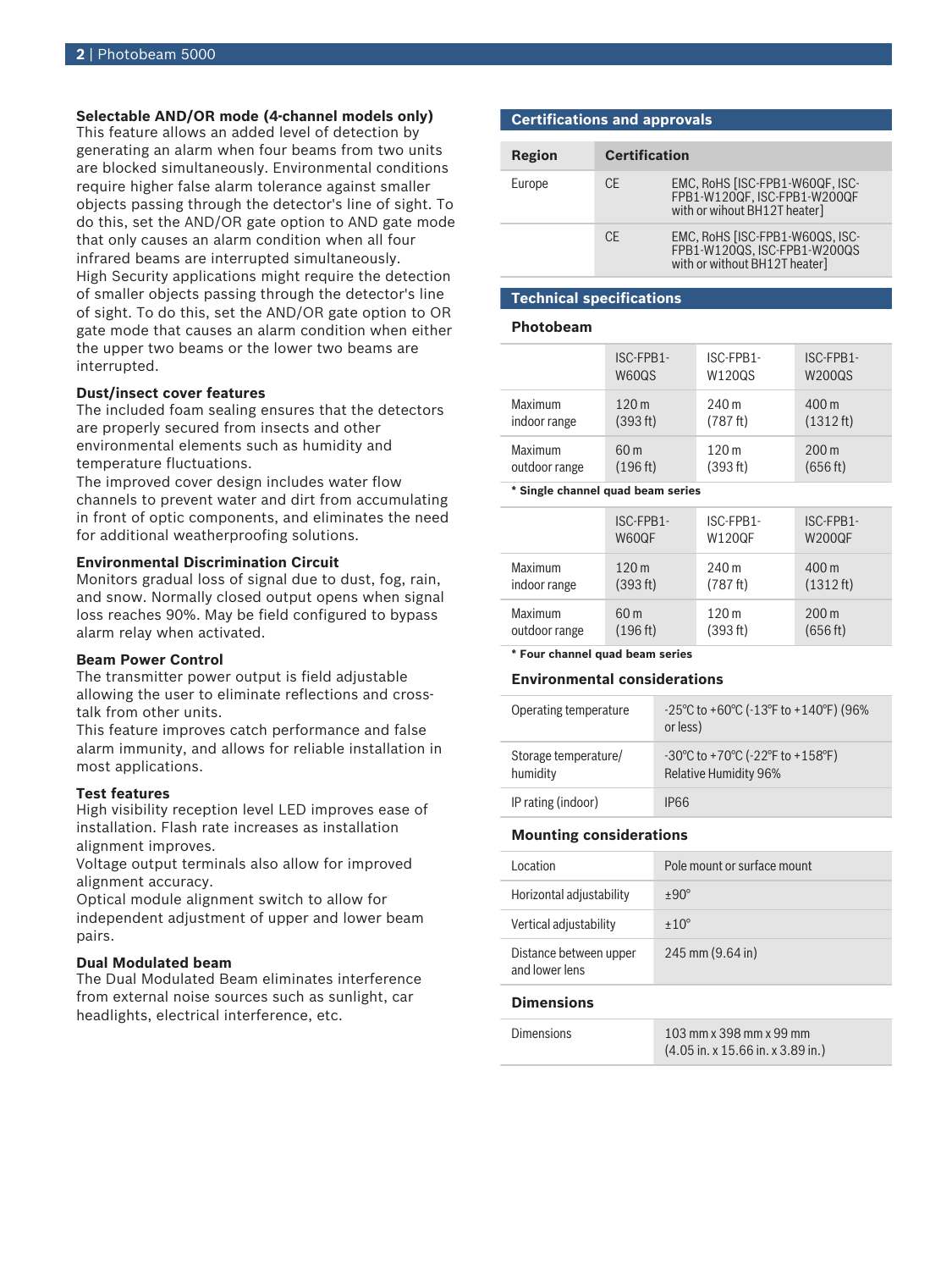# **Power requirements**

|                                   | ISC-FPB1-<br><b>W600S</b> |                                                    | ISC-FPB1-<br>W120QS        | ISC-FPB1-<br>W200QS        |  |
|-----------------------------------|---------------------------|----------------------------------------------------|----------------------------|----------------------------|--|
| Current draw                      | 90 mA                     |                                                    | 95 mA                      | 100 mA                     |  |
| * Single channel quad beam series |                           |                                                    |                            |                            |  |
|                                   | ISC-FPR1-<br>W60QF        |                                                    | ISC-FPR1-<br><b>W120QF</b> | ISC-FPR1-<br><b>W200QF</b> |  |
| Current draw                      |                           | $120 \text{ mA}$                                   | $124 \text{ mA}$           | $128 \text{ mA}$           |  |
| * Four channel quad beam series   |                           |                                                    |                            |                            |  |
| Voltage                           |                           |                                                    | 10.5 VDC to 28 VDC.        |                            |  |
| Alarm output                      |                           | Form C relay (COM, NC, NO) (dry contact)           |                            |                            |  |
|                                   |                           | Duration $-2$ sec                                  |                            |                            |  |
|                                   |                           | Contact capacity - DC30V, 0.2A (resistive<br>load) |                            |                            |  |
|                                   |                           | Resistance – 3.0 $\Omega$ or less                  |                            |                            |  |
| Tamper output                     |                           | Form B, normally closed relay (dry-contact)        |                            |                            |  |
|                                   |                           | Duration – Open when cover is open                 |                            |                            |  |
|                                   |                           | Contact capacity - DC30V, 0.1A (resistive<br>load) |                            |                            |  |
|                                   |                           | Resistance - 3.0 $\Omega$ or less                  |                            |                            |  |
| <b>EDC</b> output                 |                           | Form B, normally closed relay (dry-contact)        |                            |                            |  |
|                                   |                           | Duration - Open when EDC is active                 |                            |                            |  |
|                                   |                           | Contact capacity - DC30V, 0.2A (resistive<br>load) |                            |                            |  |
|                                   |                           | Resistance - 3.0 O or less                         |                            |                            |  |
|                                   |                           |                                                    |                            |                            |  |

#### **Interruption time**

Interruption time 40 ms – 500 ms (adjustable)

# **Trademarks**

All hardware and software product names used in this document are likely to be registered trademarks and must be treated accordingly.

# **Ordering information**

# **ISC-FPB1-W60QS**

Single channel quad-beam photoelectric detector designed for indoor and outdoor applications. Consisting of a separate transmitter and receiver. 60 m (196 ft) max outdoor range, 120 m (393 ft) max indoor range.

Order number **ISC-FPB1-W60QS**

#### **ISC-FPB1-W120QS**

Single channel quad-beam photoelectric detector designed for indoor and outdoor applications. Consisting of a separate transmitter and receiver. 120 m (293 ft) max outdoor range, 240 m (787 ft) max indoor range.

# Order number **ISC-FPB1-W120QS**

# **ISC-FPB1-W200QS**

Single channel quad-beam photoelectric detector designed for indoor and outdoor applications. Consisting of a separate transmitter and receiver. 200 m (656 ft) max outdoor range, 400 m (1312 ft) max indoor range.

Order number **ISC-FPB1-W200QS**

#### **ISC-FPB1-W60QF**

Four- channel quad-beam photoelectric detector designed for indoor and outdoor applications. Consisting of a separate transmitter and receiver. 60 m (196 ft) max outdoor range, 120 m (393 ft) max indoor range. Order number **ISC-FPB1-W60QF**

# **ISC-FPB1-W120QF**

Four- channel quad-beam photoelectric detector designed for indoor and outdoor applications. Consisting of a separate transmitter and receiver. 120 m (293 ft) max outdoor range, 240 m (787 ft) max indoor range.

Order number **ISC-FPB1-W120QF**

### **ISC-FPB1-W200QF**

Four- channel quad-beam photoelectric detector designed for indoor and outdoor applications. Consisting of a separate transmitter and receiver. 200 m (656 ft) max outdoor range, 400 m (1312 ft) max indoor range.

#### Order number **ISC-FPB1-W200QF**

**Accessories**

# **BH12T Photobeam Heater**

Reduces the effects of frost, intense fog, cold, and damp conditions on photoelectric beam detectors. Shipped in packages of two. Order number **BH12T**

### **ISC-FPB1-W30DS Photoelectric Detector**

Provides an outdoor range of 30 m (100 ft) and an indoor range of 60 m (200 ft). Order number **ISC-FPB1-W30DS**

### **ISC-FPB1-W60DS Photoelectric Detector**

Provides an outdoor range of 60 m (200 ft) and an indoor range of 120 m (400 ft). Order number **ISC-FPB1-W60DS**

# **ISC-FPB1-W90DS Photoelectric Detector**

Provides an outdoor range of 90 m (300 ft) and an indoor range of 180 m (600 ft). Order number **ISC-FPB1-W90DS**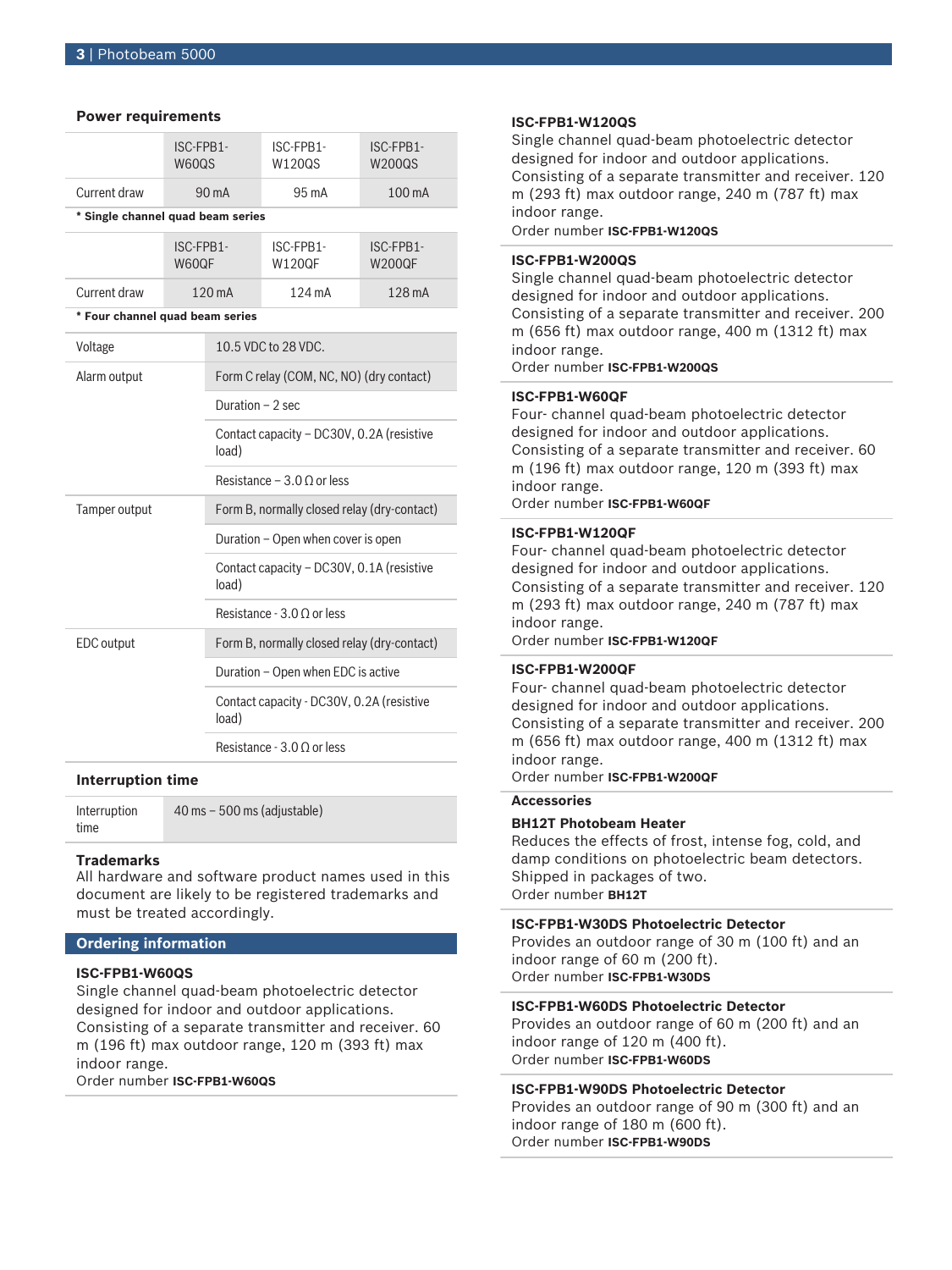# **ISC-FPB1-W60QS**

Single channel quad-beam photoelectric detector designed for indoor and outdoor applications. Consisting of a separate transmitter and receiver. 60 m (196 ft) max outdoor range, 120 m (393 ft) max indoor range.

Order number **ISC-FPB1-W60QS**

# **ISC-FPB1-W120QS**

Single channel quad-beam photoelectric detector designed for indoor and outdoor applications. Consisting of a separate transmitter and receiver. 120 m (293 ft) max outdoor range, 240 m (787 ft) max indoor range.

Order number **ISC-FPB1-W120QS**

# **ISC-FPB1-W200QS**

Single channel quad-beam photoelectric detector designed for indoor and outdoor applications. Consisting of a separate transmitter and receiver. 200 m (656 ft) max outdoor range, 400 m (1312 ft) max indoor range.

Order number **ISC-FPB1-W200QS**

### **ISC-FPB1-W60QF**

Four- channel quad-beam photoelectric detector designed for indoor and outdoor applications. Consisting of a separate transmitter and receiver. 60 m (196 ft) max outdoor range, 120 m (393 ft) max indoor range.

Order number **ISC-FPB1-W60QF**

# **ISC-FPB1-W120QF**

Four- channel quad-beam photoelectric detector designed for indoor and outdoor applications. Consisting of a separate transmitter and receiver. 120 m (293 ft) max outdoor range, 240 m (787 ft) max indoor range.

Order number **ISC-FPB1-W120QF**

# **ISC-FPB1-W200QF**

Four- channel quad-beam photoelectric detector designed for indoor and outdoor applications. Consisting of a separate transmitter and receiver. 200 m (656 ft) max outdoor range, 400 m (1312 ft) max indoor range.

Order number **ISC-FPB1-W200QF**

# **MP1 Metal Pole, 1 m (3 ft)**

Straight metal poles measuring 1 m (3 ft) for pole mounting photoelectric detectors. Shipped in packages of two. Order number **MP1**

# **MP2 Metal Pole, 1.2 m (4 ft)**

Straight metal poles measuring 1.2 m (4 ft) for pole mounting photoelectric detectors. Shipped in packages of two. Order number **MP2**

#### **MP3 L‑Curved Metal Pole**

Curved metal poles for mounting to vertical surfaces for pole mounting photoelectric detectors. Shipped in packages of two. Order number **MP3**

# **PC1A Weather Enclosure**

Protects detectors when mounted outside. The enclosure's dimensions are 39.4 cm x 10.3 cm x 6 cm (15.5 in. x 4 in. x 2.4 in.). Shipped in packages of two. Order number **PC1A**

#### **PC3A Back‑to‑back Box**

Allows back-to-back mounting of detectors on a pole. Shipped individually. Order number **PC3A**